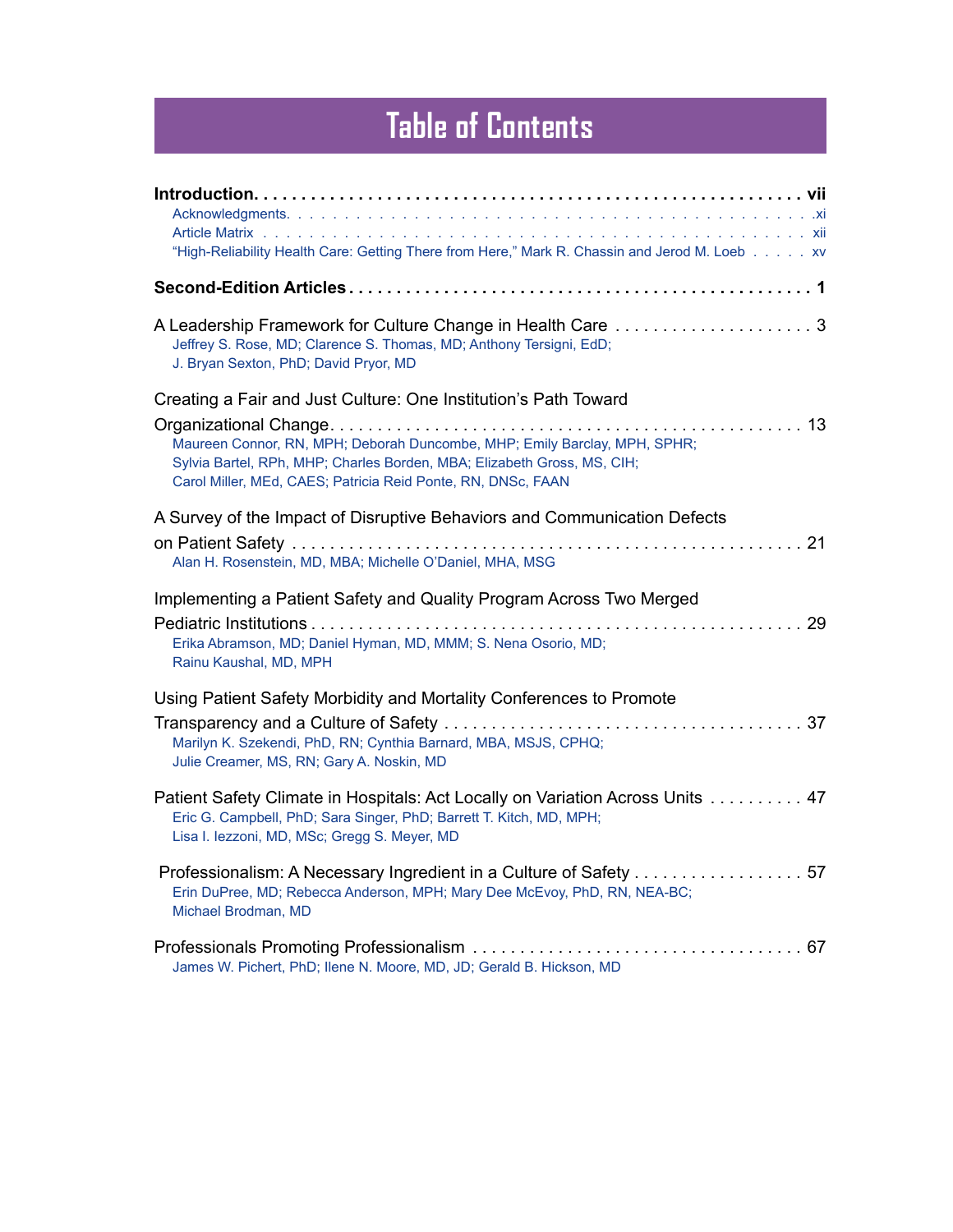| Patient Safety Reporting Systems: Sustained Quality Improvement Using a<br>Kurt R. Herzer, MSc; Meredith Mirrer, MHS; Yanjun Xie, BA; Jochen Steppan, MD; Matthew<br>Li, BA; Clinton Jung, BS; Renee Cover, RN, BSN; Peter A. Doyle, PhD; Lynette J. Mark, MD                                                                                                                      |
|------------------------------------------------------------------------------------------------------------------------------------------------------------------------------------------------------------------------------------------------------------------------------------------------------------------------------------------------------------------------------------|
| Using Four-Phased Unit-Based Patient Safety Walkrounds to Uncover<br>April M. Taylor, MS, MHA, CPHQ; John Chuo, MD, MS; Ana Figueroa-Altmann, MSN, RN,<br>DM(c); Susan DiTaranto, MHA, RN; Kathy N. Shaw, MD, MSCE                                                                                                                                                                 |
| An Intervention Model That Promotes Accountability: Peer Messengers and<br>James W. Pichert, PhD; Ilene N. Moore, MD, JD; Jan Karrass, MBA, PhD; Jeffrey S. Jay, JD;<br>Margaret W. Westlake, MLS; Thomas F. Catron, PhD; Gerald B. Hickson, MD                                                                                                                                    |
| Development of a Professionalism Committee Approach to Address<br>Unprofessional Medical Staff Behavior at an Academic Medical Center 113<br>Rebecca M. Speck, PhD, MPH; Jody J. Foster, MD, MBA; Victoria A. Mulhern;<br>Sean V. Burke, JD; Patricia G. Sullivan, PhD; Lee A. Fleisher, MD                                                                                        |
| Instituting a Culture of Professionalism: The Establishment of a Center<br>Jo Shapiro, MD, FACS; Anthony Whittemore, MD, FACS; Lawrence C. Tsen, MD                                                                                                                                                                                                                                |
| "SWARMing" to Improve Patient Care: A Novel Approach to Root Cause Analysis 133<br>Jing Li, MD, MS; Bernard Boulanger, MD, MBA, FACS; Jeff Norton, BSME, MSME;<br>Audrey Yates, MSIE, SSBB; Colleen H. Swartz, DNP, DrPH; Ann Smith, MPA;<br>Paula J. Holbrook, RN, BHS, JD, CPHRM; Mary Moore, RN, BSN, CPPS;<br>Barbara Latham, RN, MSN, CHCQM; Mark V. Williams, MD             |
| Breaking Through Dangerous Silence to Tap an Organization's Richest<br>Richard C. Boothman, JD                                                                                                                                                                                                                                                                                     |
| Engaging Frontline Leaders and Staff in Real-Time Improvement. 149<br>Jennifer Phillips, MMC; Linda J. Hebish, MBA; Sharon Mann, RN, MS, NEA-BC;<br>Joan M. Ching, RN, MN, CPHQ; C. Craig Blackmore, MD, MPH                                                                                                                                                                       |
| Using Coworker Observations to Promote Accountability for Disrespectful<br>and Unsafe Behaviors by Physicians and Advanced Practice Professionals 163<br>Lynn E. Webb, PhD; Roger R. Dmochowski, MD; Ilene N. Moore, MD, JD; James W. Pichert,<br>PhD; Thomas F. Catron, PhD; Michelle Troyer, BSc; William Martinez, MD, MS;<br>William O. Cooper, MD, MPH; Gerald B. Hickson, MD |